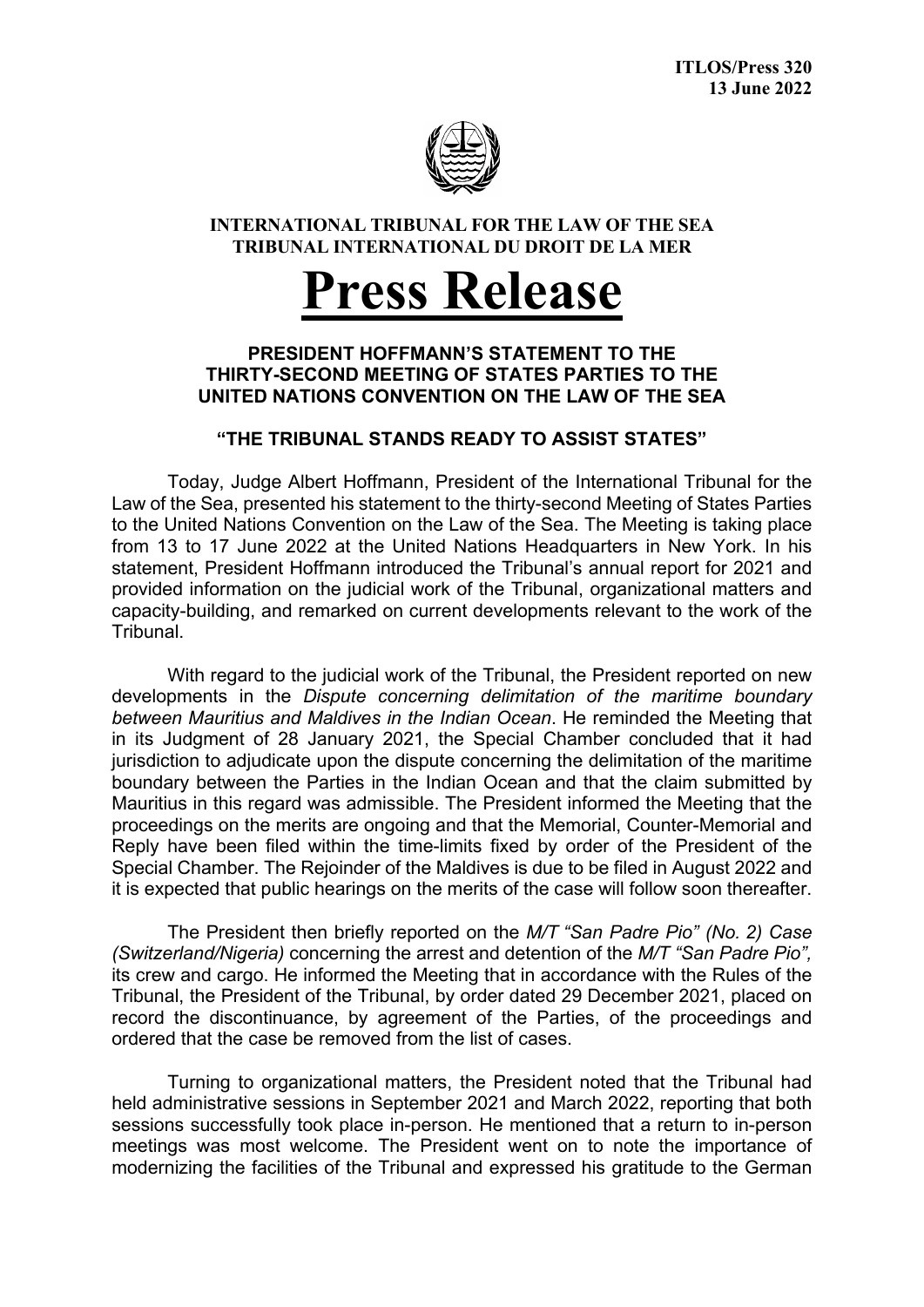Government for its ongoing support in upgrading the audio-visual equipment in the main courtroom and in the deliberations room. In this regard, President Hoffmann informed the Meeting that the installation of this new equipment will ensure that the Tribunal remains well equipped to conduct proceedings as efficiently as possible.

The President then highlighted the Tribunal's commitment to capacity-building. He was pleased to report that planning for the inaugural ITLOS Workshop for Legal Advisors (sponsored by the Republic of Korea) was underway and will take place at the seat of the Tribunal in September this year. The President informed the Meeting that the fifteenth regional workshop had been held in Malta earlier this month and expressed his thanks to the IMO International Maritime Law Institute for its support and the Republic of Cyprus and the Korea Maritime Institute for their contributions to the workshop. President Hoffmann expressed the Tribunal's appreciation for the continued support given by the Nippon Foundation to the ITLOS-Nippon Foundation Capacity-Building and Training Programme. He thanked the China Institute of International Studies, the Government of China and the Korea Maritime Institute for their contributions to the Tribunal's internship programme and to the IFLOS Summer Academy, which will be held in August this year. Finally, the President informed delegates of the establishment of the Junior Professional Officer programme for young professionals to serve in the Registry of the Tribunal.

President Hoffmann concluded his statement with some remarks on current developments relevant to the work of the Tribunal. In this regard, he acknowledged that issues concerning sea-level rise and climate change have numerous implications for the law of the sea. He highlighted the unprecedented international attention being given to the protection of the marine environment and noted the obligation under the Convention that all States protect and preserve the marine environment. In light of the discussions at the most recent fourth session of the Intergovernmental Conference on Marine Biodiversity of Areas Beyond National Jurisdiction, the President noted the possibility that any eventual dispute settlement mechanism could include the option of requesting advisory opinions from the Tribunal on matters arising under the new agreement. He assured delegates that the Tribunal is available to discharge any such responsibility. In closing, the President reiterated the Tribunal's readiness to assist States in whatever way possible in order to meet new challenges facing the law of the sea, whether by answering new legal questions or through the settlement of disputes arising under new instruments such as an eventual agreement on marine biodiversity of areas beyond national jurisdiction.

The President's statement may be found on the website of the Tribunal at <https://www.itlos.org/en/main/press-media/statements-of-the-president/>.

During his time in New York for the Meeting of States Parties, President Hoffmann will pay a courtesy call on the Secretary-General of the United Nations, Mr António Guterres, at the United Nations Headquarters tomorrow. He will be accompanied by the Registrar of the Tribunal, Ms Ximena Hinrichs Oyarce.